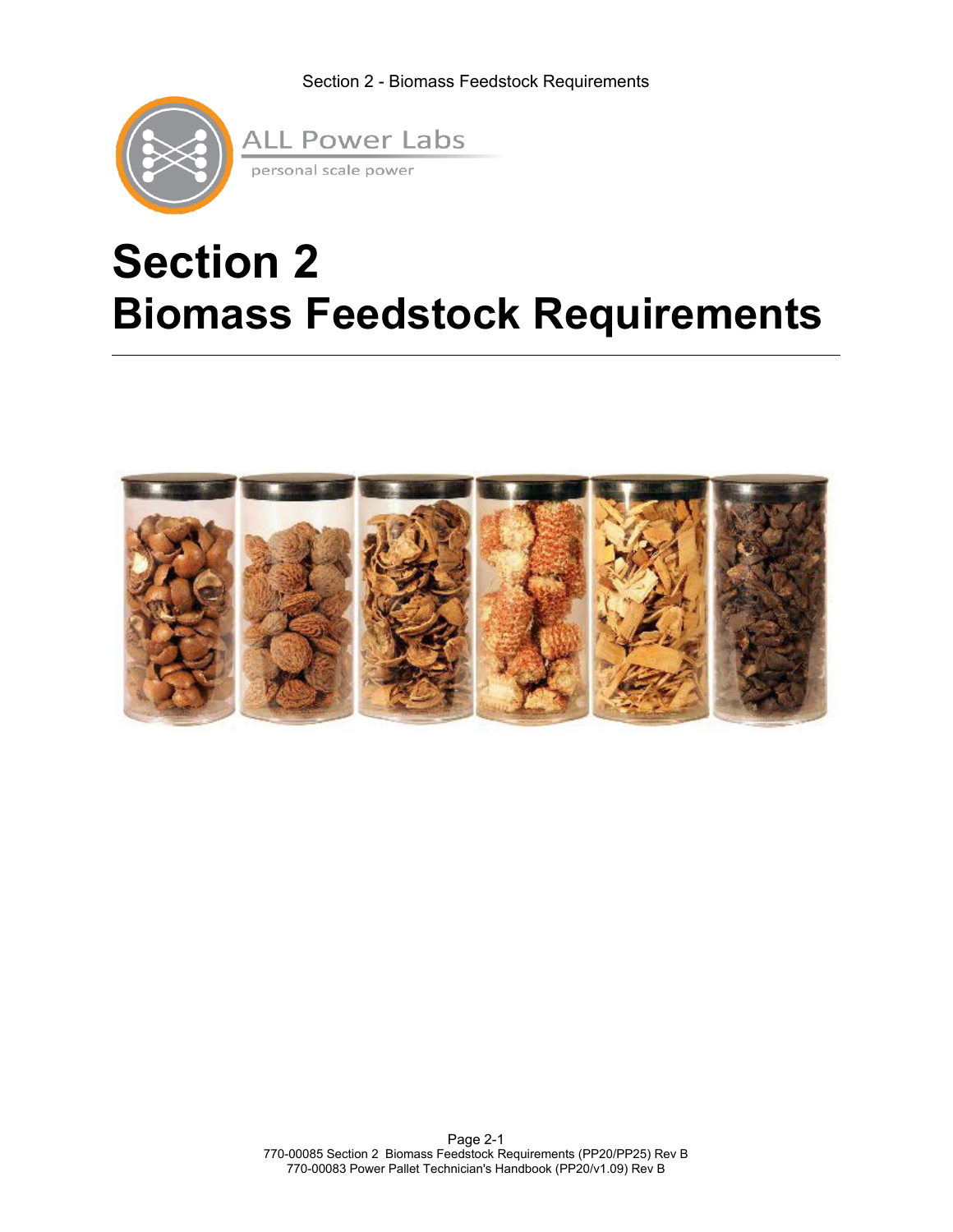## **Table of Contents**

- 1. Feedstock related terms
	- 1.1 Feedstock, Fuel
	- 1.2 Oversized, Undersized, and Fines
	- 1.3 Fuel Jams: Bridging, Rat-holing, Binding
- 2. Feedstock Qualifications
	- 2.1 Physical compatibility
		- 2.1.1 Upper size limit
		- 2.1.2 Lower size limit
		- 2.1.3 Correct shape
		- 2.1.4 Correct surface texture
		- 2.1.5 Friability
		- 2.1.6 Resistance to Steamed Disintegration
		- 2.1.7 Flow Characteristics
		- 2.1.8 Angle of repose
		- 2.1.9 Blending feedstocks to compensate for shape and texture
		- 2.1.10Void spaces and physical compatibility
		- 2.1.11Feedstock particle size and char-ash byproduct percentage
	- 2.2 Chemical compatibility
		- 2.2.1 Fixed carbon content
		- 2.2.2 Volatile content
		- 2.2.3 Fixed carbon to volatile ratio
		- 2.2.4 Ash content
		- 2.2.5 Alkali Index, slagging, and clinker formation
- 3. Feedstock Preparation
	- 3.1 Chipping
	- 3.2 Chunking
	- 3.3 Pelletizing and Briquetting
	- 3.4 Sorting
	- 3.5 Blending undersized pieces and used filter media with feedstock
	- 3.6 Recovery of tars from condensate
	- 3.7 Drying feedstock to correct moisture levels
	- 3.8 Moisture Testing
		- 3.8.1 Moisture Meter
		- 3.8.2 Microwave Method
- 4. Table of Feedstocks
	- 4.1 Suitability Key
	- 4.2 General Requirements For All Feedstocks
- 5. Biomass Consumption Table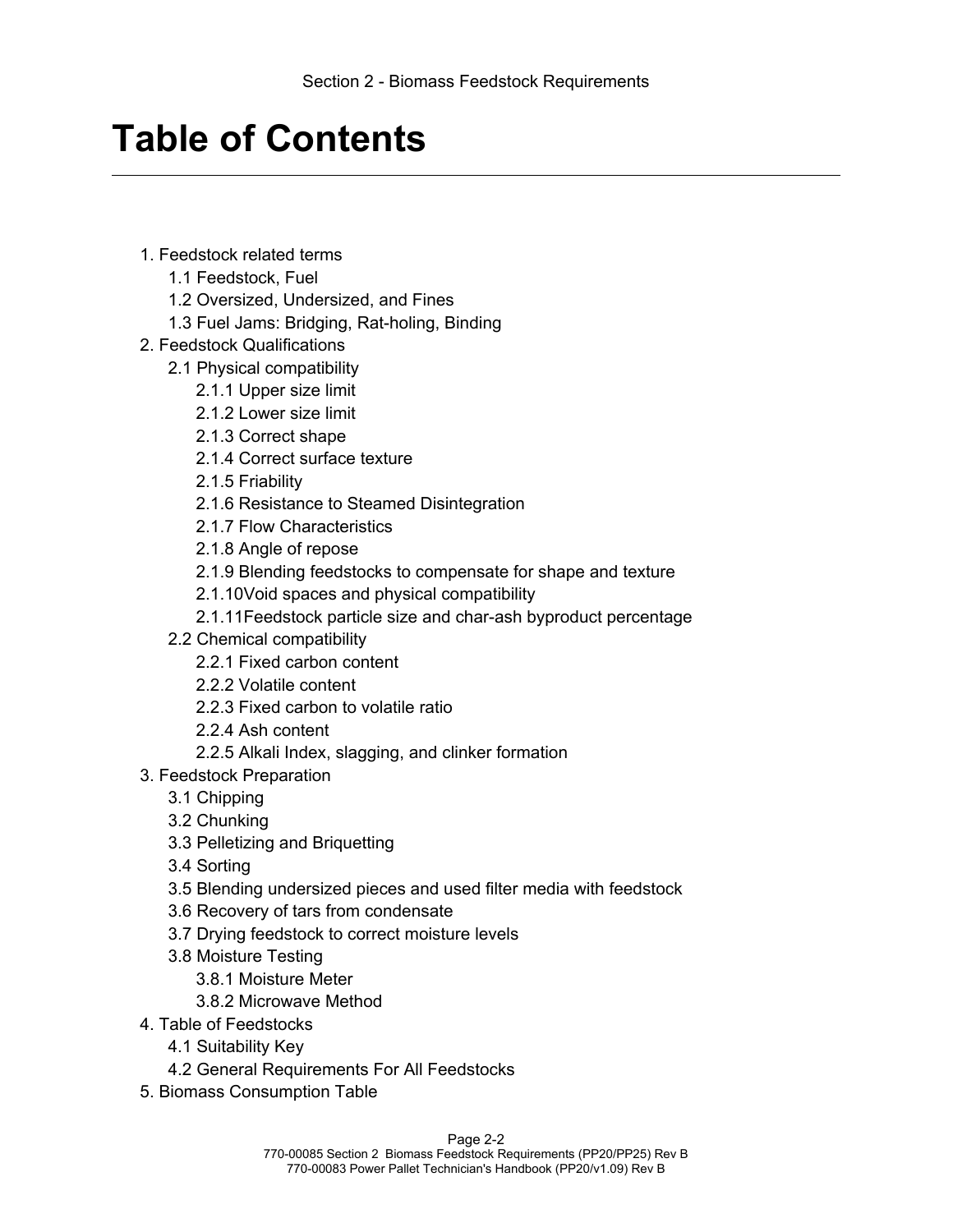## **1. Feedstock related terms**

## **1.1 Feedstock, Fuel**

The GEK TOTTI Gasifier onboard the Power Pallet is a refinery that takes crude biomass in the hopper and refines it into a clean-burning gaseous fuel for the engine, while producing char-ash as a waste product. In engineering parlance, material fed into a refinery to drive a chemical process would be called *feedstock*, and the refined product going into the engine would be called *fuel*. However, from the perspective of the user of the Power Pallet, the machine is fueled by biomass. Because of this, you may find the terms *feedstock* and *fuel* used interchangeably. For example, the paddle switch on top of the PyroReactor that regulates the feeding of biomass into the PyroReactor is called the *fuel level switch* (see Annotated Figure A in Section 3), but in most of our literature, the biomass is referred to as feedstock.



Refinery + Genset

**1.2 Oversized, Undersized, and Fines**

In the course of feedstock pre-processing, the operator may need to chip and sift material into various size grades—*oversized*, *undersized*, and *fines*. Each Power Pallet comes with hardware cloth screens for the user to sift their feedstocks with. (See the graphics on p. 14.)

- Oversized feedstock ("*overs*" for short) is material that fails to fall through the 1" mesh
- Undersized feedstock ("*unders*" for short) is material that falls through the ½" mesh, but remains above the ⅛" mesh.
- Fines are all of the remaining material small enough to pass through the  $\frac{1}{8}$ " mesh but too coarse to pass through the window screen mesh.

All material that passes through the window screen mesh is effectively sawdust, and is neither suitable as feedstock nor as gas filter media.

### **1.3 Fuel Jams: Bridging, Rat-holing, Binding**

Many of the difficulties that arise when working with solid feedstocks come from difficulties with bulk material handling. Three of the most common forms of fuel jams are *bridging*, *rat-holing*, and *binding*.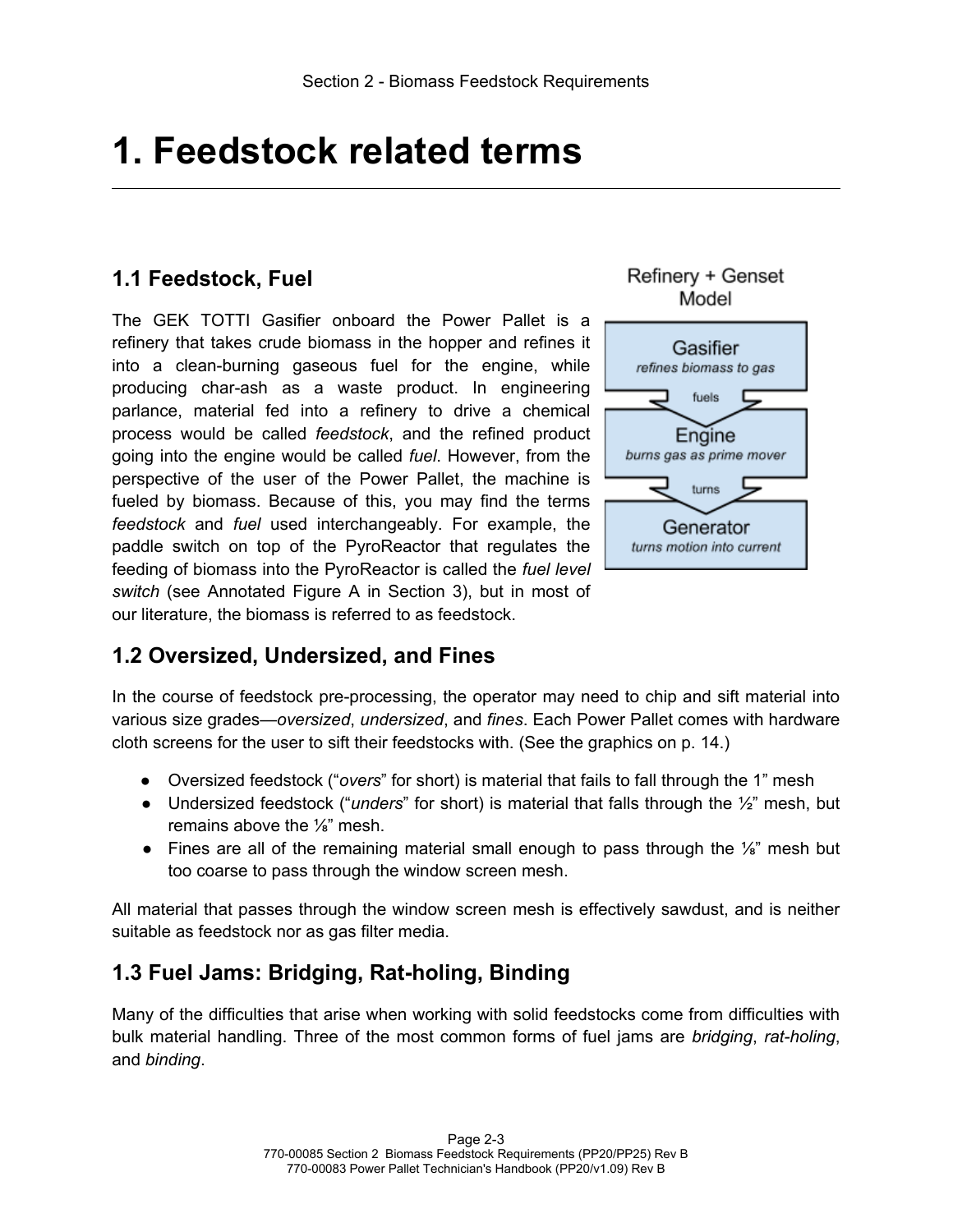*Bridging* refers to when the feedstock forms an arch or a dome held together by friction, compression, or entanglement, and does not flow as the material below it is emptied away; surface friction and bad feedstock geometry are the primary culprits behind this phenomenon. Bridging is most likely to happen where the hopper narrows down as the material is wedged together by the walls of the hopper.



*An illustrated cross-section example of feedstock bridging.*

*Rat-holing* refers to the problem of feedstock flowing only along a narrow column or tunnel while the material around the tunnel resists flowing due to friction, compression, or entanglement. Rat-holing can sometimes enable flame to back-propagate from the combustion zone through the tunnel in the feedstock all the way into the volume of combustible gases that have mixed with air in the hopper, causing a *puff event.*, Puff events are relieved by the pressure relief valve on the hopper.



*An exampe of rat-holing in feedstock.*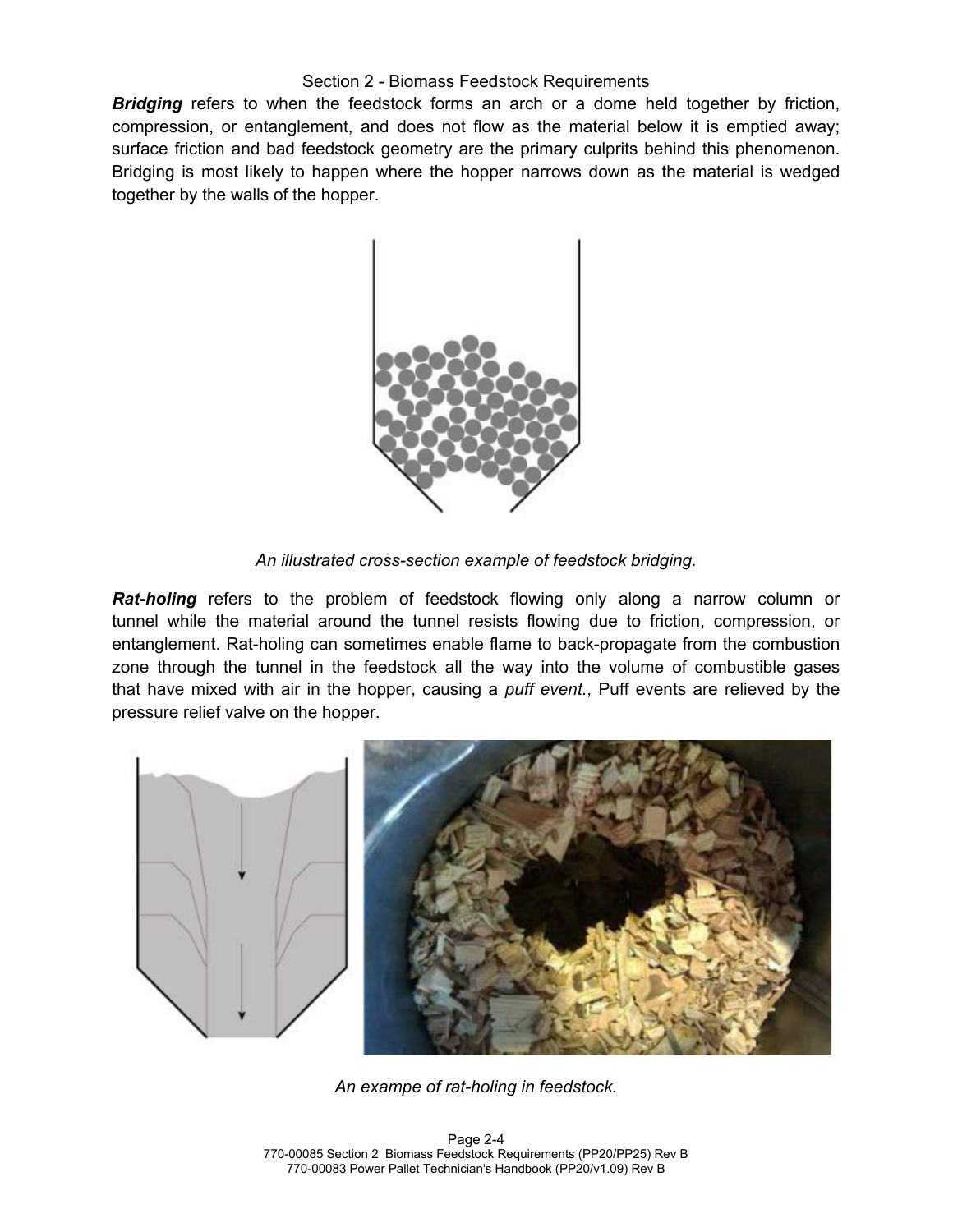*Binding* refers to the problem of feedstocks forming compression resistant piles or stacks rather than freely flowing or falling when pushed by the auger or by the weight of material above it. When such a formation occurs, transport of the feedstock from the hopper to the reactor halts.

Any of the above problems may require operator intervention to resolve; if severe, these may even disqualify a feedstock as impractical for gasification.

## **2. Feedstock Qualifications**

The GEK TOTTI gasifier system is a fuel refinery that takes cellulosic biomass as its crude fuel input and refines it into clean burning producer gas for an internal combustion engine. In order to facilitate this process, the feedstock must be both **physically compatible** with the auger and the gasifier to minimize the risk of fuel jams and bridging, as well as **chemically compatible**, to facilitate the necessary chemical reactions and to minimize the risk of fouling by clinkers and mineral deposits from the ash.

At the present time, the GEK TOTTI gasifier system is only known to be compatible with feedstocks composed of pieces of *lignocellulosic biomass*—in layman's terms, dry woody biomass such as wood chips, nut shells, and canes and prunings of similar composition.

## **2.1 Physical compatibility**

The physical compatibility of a feedstock is determined by the following qualifications:

#### **2.1.1 Upper size limit**

The feedstock should not have pieces with a maximum dimension larger than 1.5 inches (about 4 cm). Feedstock with sizes exceeding these limits are at risk of jamming the auger or may fail to engage the auger at all, since the flights of the auger are about 1.5 inches apart. Long pieces also tend to have difficulty flowing and are prone to bridging.

#### **2.1.2 Lower size limit**

The lower size limit that the operator should use during sifting is  $\frac{1}{2}$ " (about 1.25 cm). No more than 10% of the feedstock should be smaller than  $\frac{1}{2}$ ; Feedstock with an excess of small particles is at risk of imparting too much gas flow resistance to support the rate of reaction needed to sustain an engine. Undersized and fine pieces also increase the risk of bridging in the hopper.

#### **2.1.3 Correct shape**

Due to the great diversity of feedstocks available, and the limited control most users have over processing methods, there is not so much a correct shape as there are incorrect shapes that should be avoided. Good shapes have sufficient surface area to support reduction reactions as well as enough voidspace in the bulk material to support a high rate of gas percolation. (Void spaces are discussed in detail later on.) The feedstock must *not* have shapes that are conducive to stacking or tangling. For example, cubic and domino shaped pieces are not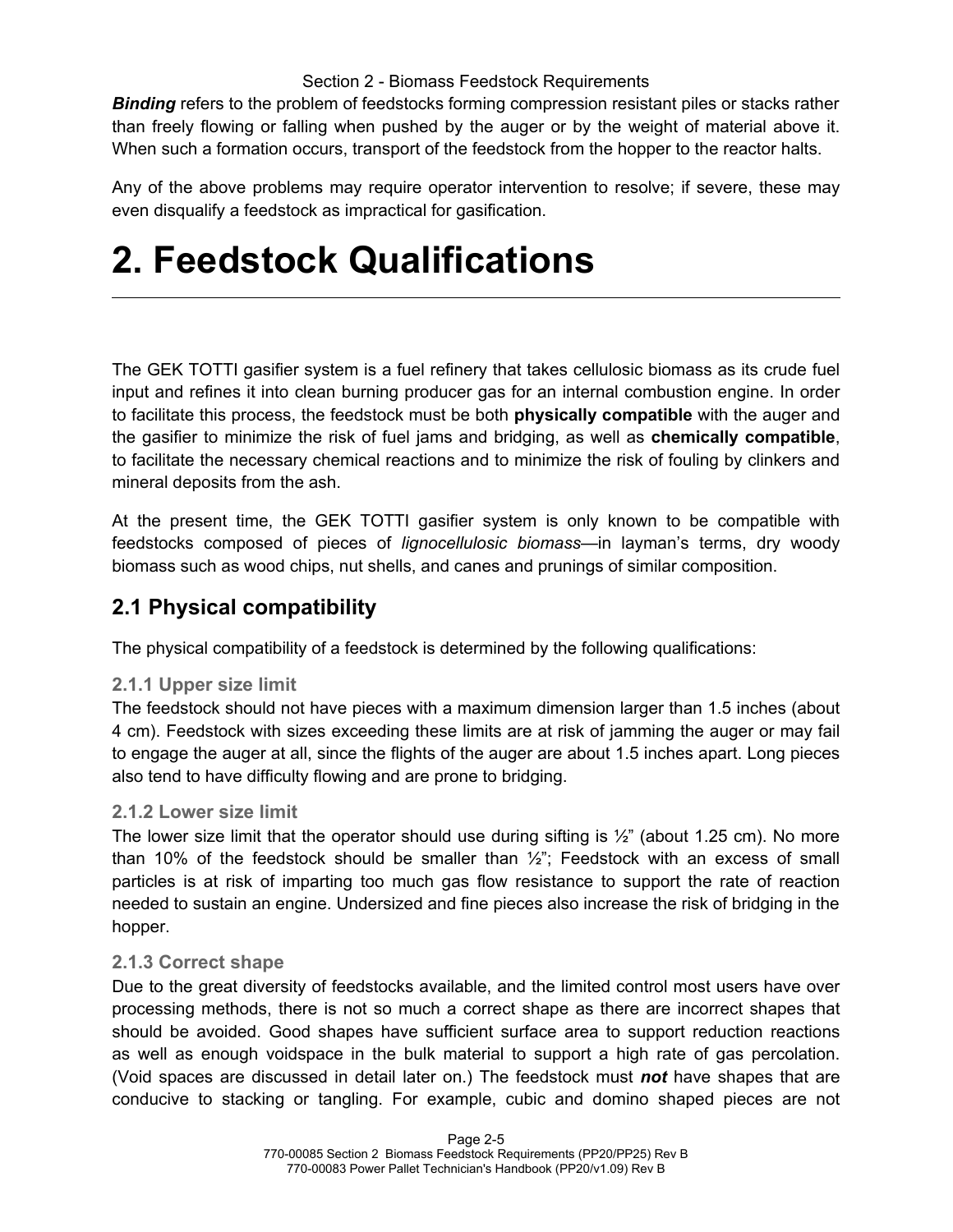compatible even if they are of the right size because these shapes tend to cause binding and cause severe jams in the drying bucket and at the interface of the auger and the PyroReactor. Also, long stringy particles must be separated from the feedstock; materials such as corn stover, vines, grain stalks, or leaf matter will entangle the feedstock or even the auger and cause constant fuel jams.

#### **2.1.4 Correct surface texture**

The ideal surface texture for feedstock is smooth, such as found on some nut shells and wood chips produced by a chipper with sharp blades. Extremely rough feedstocks are at risk of fuel jams simply because the pieces tend to lock together to form bridges rather than flowing. For example, pinecone pieces and coarse chunks of bark tend to interlock and jam in the hopper. Wood chips are also at risk if they are excessively rough and exhibit a lot of internal friction as a bulk material. It has been observed that wood chips tends to have smoother surfaces if they are chipped while moist rather than chipped when very dry; dry wood tends to splinter and shatter rather than be cut by the blades of a chipper, and the resulting surfaces tend to be rough.

#### **2.1.5 Friability**

*Friability* is the ease with which a solid material breaks into smaller pieces by physical contact. In layman's terms, friability means the ability to crumble. Friable feedstocks are not compatible with the GEK TOTTI gasifier system on the Power Pallet. The physical transportation of the feedstock by the auger may crush friable feedstocks into crumbs, which would likely be smaller than the lower size limit and choke the flow of gases.

#### **2.1.6 Resistance to Steamed Disintegration**

Densified lignocellulosic feedstocks such as pellets and briquettes have a tendency to swell and disintegrate when exposed to high humidity. For this reason, even correctly sized pellets and briquettes can be impractical feedstocks; moisture driven off of the feedstock in the drying stage steams the feedstock in the hopper, and steaming causes pellets and briquettes to disintegrate into sawdust and to swell and compress into a single mass. Pellets or briquettes that disintegrate and swell from humidity in the reactor after shut-down can form a large packed plug of material that is very hard to clean out of the reactor.

With sufficient expertise in managing steam exposure, densified fuels can be used, particularly if the operator manually manages the shut-down process to prevent the build-up of steam in the reactor and hopper. Torrefaction (low temperature pyrolysis in the range of 200˚-350˚C, akin to toasting) of pellets and briquettes may potentially be usable because torrefaction stabilizes densified fuels against steamed disintegration.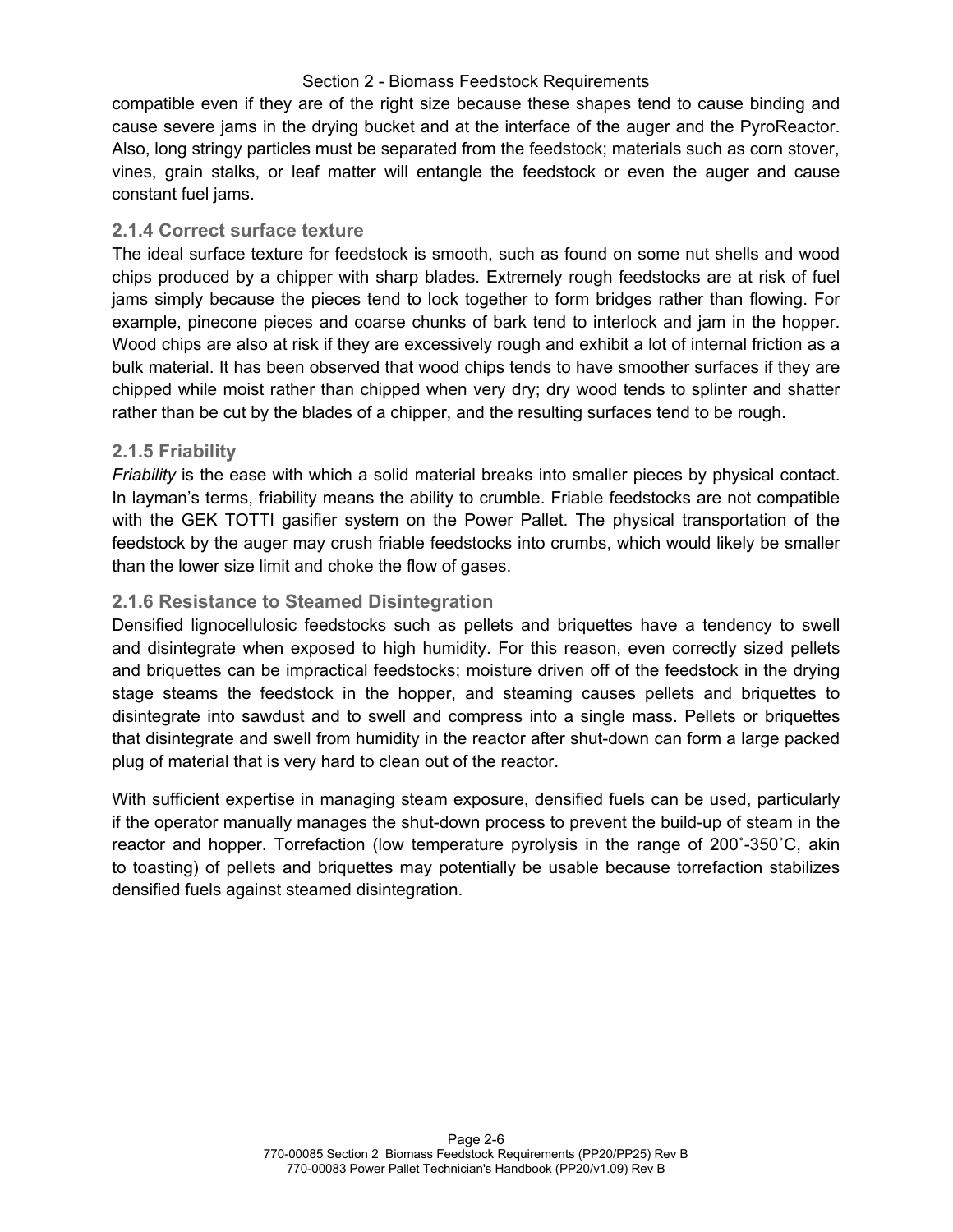#### **2.1.7 Flow Characteristics**

The flow characteristics of a feedstock are a function of their shape, size, and texture, and have a major impact on how practical a feedstock will be. The two characterizations of how solid materials flow are *funnel flow* and *mass flow*. Most feedstocks will have flow characteristics somewhere between these two.



Mass flow is preferable to funnel flow; feedstocks that strongly exhibit funnel flow are prone to rat-holing and bridging. *Both rat-holing and bridging fuel jams leave feedstock deceptively visible through the viewport on the hopper*; if the low fuel alarm is sounding, but the hopper viewport shows feedstock, there is probably a fuel jam of some sort in the hopper.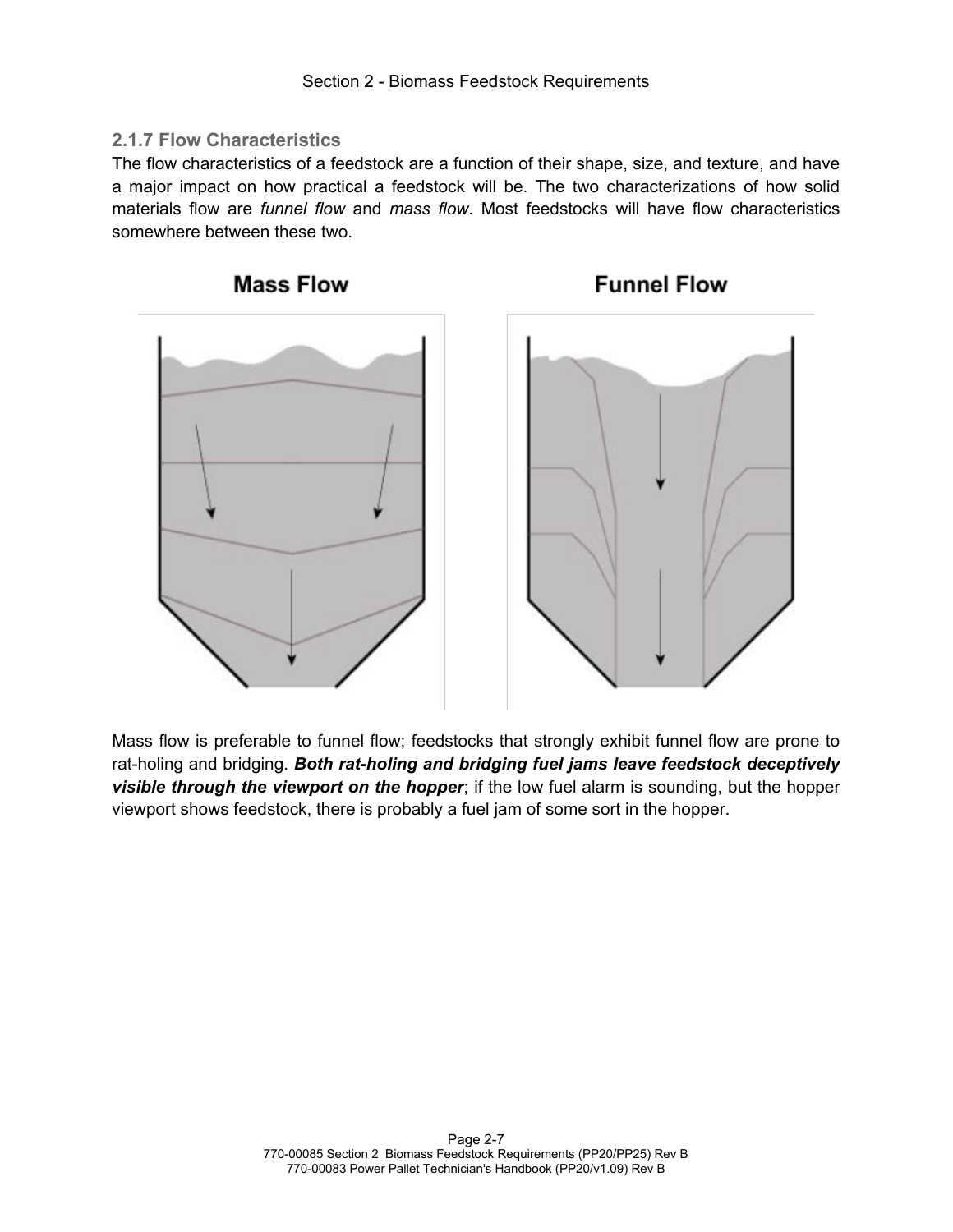#### **2.1.8 Angle of repose**

The *angle of repose* of the feedstock correlates with the flow characteristic of the feedstock. The angle repose is the angle at which the a large heap of the feedstock will settle to when pulled by nothing but gravity. Even small samples will give you a pretty good sense of the angle of repose of your feedstock. In the following illustration, cylinders of feedstock were inverted onto a flat surface, and gently lifted off, permitting the feedstock to settle into a heap. As you can see, wood chips, which are rough, exhibit a greater angle of repose compared to smooth round macadamia nut shells. The larger the angle of repose, the greater the risk of bridging and ratholing.



*A comparison of the angle of repose of wood chips and of macadamia nut shells. The greater angle of repose of the wood chips correlates a greater risk of bridging and rat-holing.*

**2.1.9 Blending feedstocks to compensate for shape and texture**

The texture of a feedstock may be compensated for by blending a rough feedstock with a smooth and easily flowing feedstock. For example, wood chips that are prone to jamming due to texture or shape may benefit from being blended with smoother feedstocks, such as hazelnut or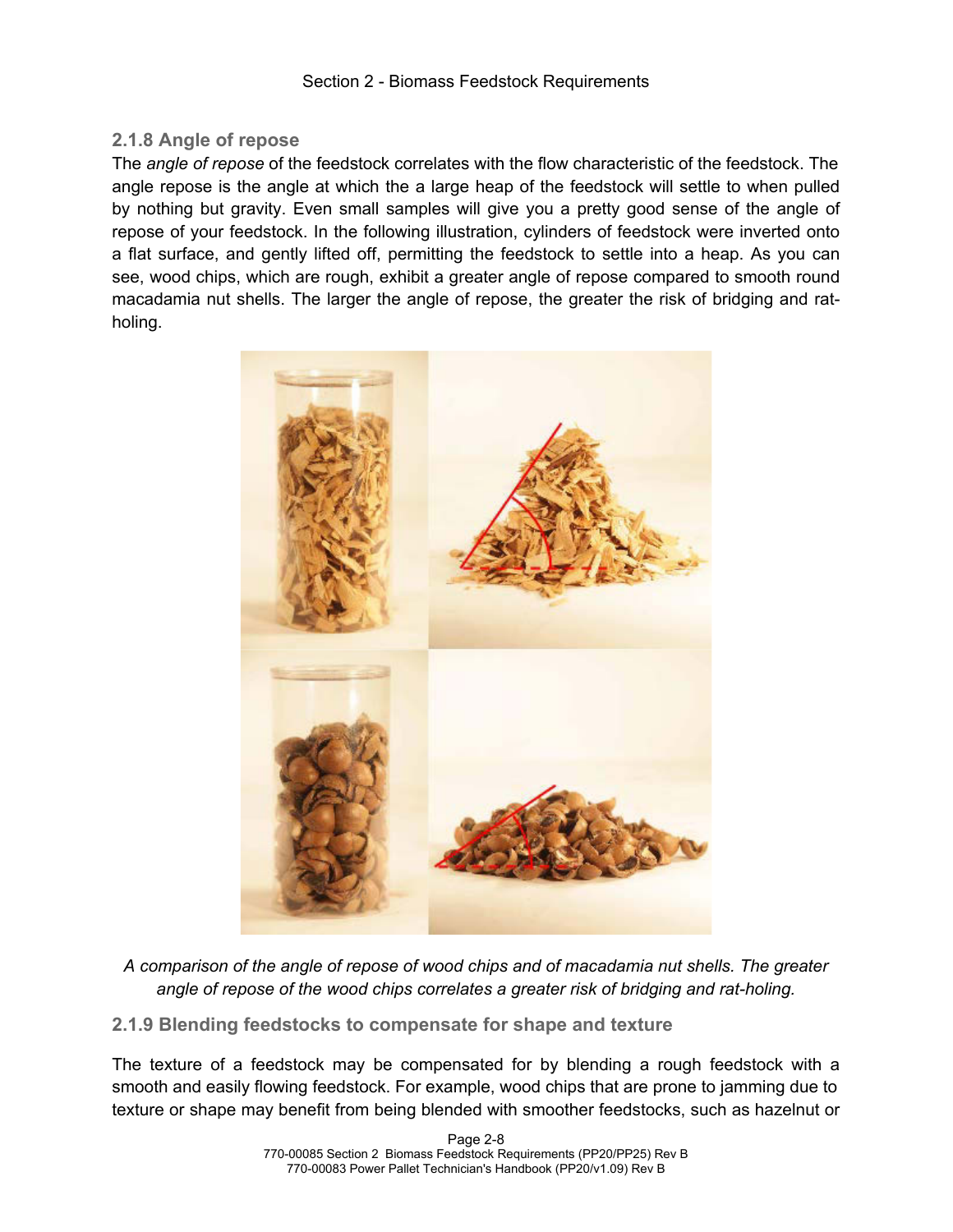macadamia nut shells. Because there is so much variation in feedstock availability, the optimal blend must be determined by experimentation on a case by case basis.

#### **2.1.10 Void spaces and physical compatibility**

The aspect that the size and shape qualifications are trying to control is the *average void*space size in the feedstock—the average size of the spaces between the pieces of feedstock. Gasification is critically dependent on the following processes which depend on a balance between adequate void space and surface area:

- **Combustion and tar cracking** combustion of tars happens in the gaseous phase, and can only occur when there are large enough spaces between the pieces of charred feedstock to support the mixing of oxygen and tar gases for combustion, and to prevent the endothermic reduction reactions at the surface of the char from suppressing the high combustion temperatures. With correctly sized feedstock, a portion of the tar gases is combusted, and the remaining tar gases are cracked into  $H_2$  and CO gases by the high temperatures.
- **Gas flow through solids** the void spaces in the charred feedstock also support gas flow through the char bed. As the combustion products flow through the char bed, reduction reactions convert H<sub>2</sub>O and CO<sub>2</sub> into H<sub>2</sub> and CO gases while consuming the char. The feedstock must have enough void space to support a rate of flow through the char bed that matches the gas consumption rate of the engine.

Feedstock that is too fine or that has too large a proportion of fine pieces will inhibit combustion and choke the flow of gas; feedstock that is too coarse may not have enough surface area in contact with the percolating gases to support the surface reactions that yield high energy gas.

#### **2.1.11Feedstock particle size and char-ash byproduct percentage**

Fine feedstocks and feedstocks with a higher proportion of fines will produce more char ash per amount of feedstock compared to coarser feedstocks. As the pieces of charcoal shrink, they eventually inhibit gas flow and are eventually purged by the grate shaker to restore the rate of gas flow. Finer feedstocks reach this condition more quickly and more often than coarser feedstocks, and result in a larger proportion of their volume purged.

### **2.2 Chemical compatibility**

Chemical compatibility refers to how well the chemical composition of a feedstock supports the chemical reactions in the gasifier. Poor chemical compatibility will result in weak gas, dirty gas, or excessive clinkers fouling the grate basket of the reactor. The four major aspects of chemical compatibility are:

#### **2.2.1 Fixed carbon content**

The fixed carbon content describes how much of the carbon in the feedstock remains as charcoal after pyrolysis. If the feedstock does not have sufficient fixed carbon (generally around 20% or more by weight), it will not form a good charcoal, without which the feedstock will not be able to support the reduction reactions that produce most of the combustible gas.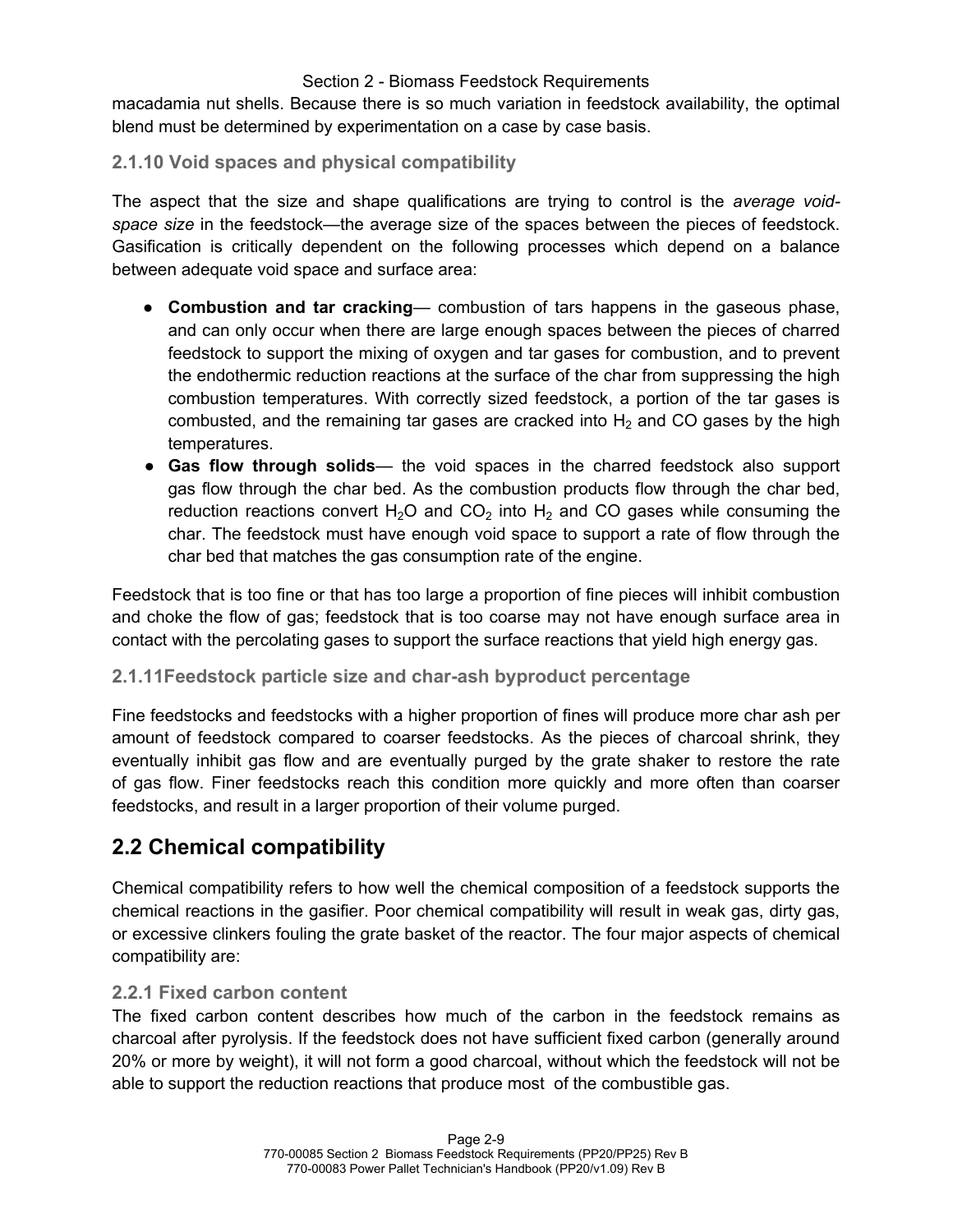#### **2.2.2 Volatile content**

The rest of the carbon content of lignocellulosic biomass is contained in the volatile chemicals that contain hydrogen, oxygen, and other elements; these volatiles come off of the feedstock during pyrolysis as tar gases (wood smoke) during pyrolysis. The reactor combusts a portion of these gases to provide heat to drive the rest of the reactions, and cracks the rest of these tar gases into CO and  $H_2$  gas by exposing them to temperatures in excess of 800 $^{\circ}$ C.

#### **2.2.3 Fixed carbon to volatile ratio**

Typical biomass volatile to fixed carbon ratios are in the range of 75/25 to 80/20; try to pick feedstocks with comparable ratios for best results. The fixed to volatile carbon ratio influences the temperature at which the reactor operates. The volatile content of biomass contributes to two endothermic processes: pyrolysis, and tar cracking. Feedstocks that are too high in fixed carbon while having insufficient volatile matter tend to burn too hot. For this reason, feedstocks such as coal and pure charcoal are not suitable. Feedstocks that have too large a proportion of volatiles compared to fixed carbon tend to burn too cool to support efficient tar cracking.

#### **2.2.4 Ash content**

The ash content of a feedstock consists of minerals that form solid oxides. These mineral oxides do not contribute to the gas production of the feedstock; they are purged along with small pieces of char in the form of black *char-ash* by the shaking of the grate basket, and secondarily through the cyclone, which captures any char dust and ash material that become entrained in the gas stream. If the ash content of a feedstock is in excess of 5%, the feedstock is at risk of forming slag and clinkers, and may fouling the ash handling system. Such feedstocks are not suitable for gasification.

#### **2.2.5 Alkali Index, slagging, and clinker formation**

The temperature at which a feedstock's ash fuses into slag and clinkers (ash rocks) is an important factor in determining whether the feedstock is suitable for gasification. The temperatures in front of the air nozzles, where the combustion is most intense, can be as high as 1200°C; the temperatures in the reduction zone can be in the range of 800°-1000°C. If the feedstock ash is at risk of fusing in these temperature ranges, the feedstock may not be suitable.

The *alkali index* has been proposed as another method to help determine how prone biomass is to slagging. Alkali indices above 0.17 kg/GJ clinker and ash fouling is probable, and above 0.34 kg/GJ fouling is virtually certain to occur. This is because sodium and potassium are fluxing agents that decrease the fusion temperatures of other mineral oxides.

Alkali Index is calculated as follows

$$
\frac{1,000,000}{HHV} \times \frac{Ash}{100} \times \frac{K_2O + Na_2O}{100}
$$

where:

*HHV* is fuel High Heating Value [GJ/kg] *Ash* is fuel ash [% dry weight] *K2O* is potassium oxide [% ash weight] *Na2O* is sodium oxide [% ash weight]

Page 2-10

770-00085 Section 2 Biomass Feedstock Requirements (PP20/PP25) Rev B 770-00083 Power Pallet Technician's Handbook (PP20/v1.09) Rev B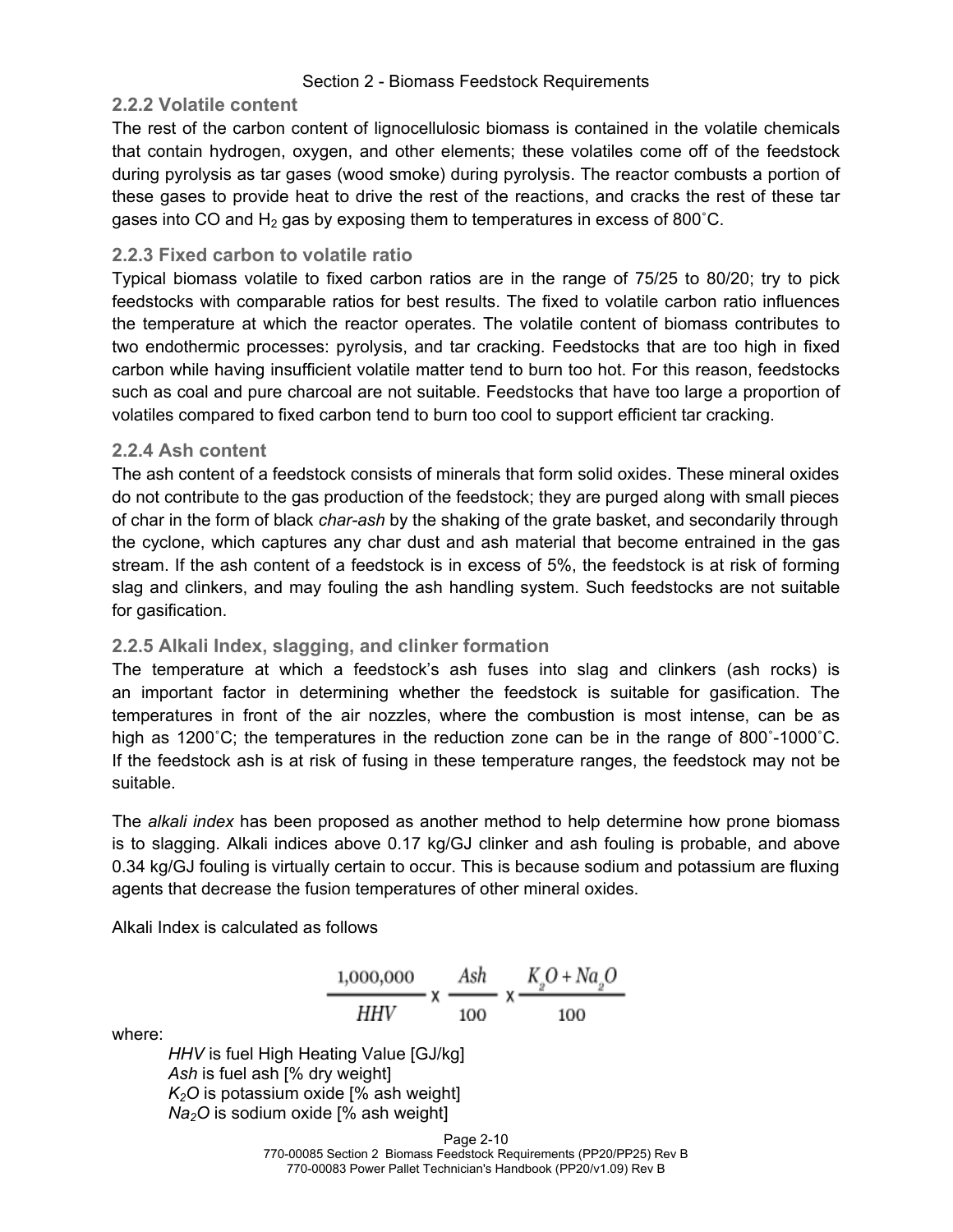| <b>Feedstock</b>        | HHV [MJ/kg] | Alkali Index [kg/GJ] |
|-------------------------|-------------|----------------------|
| Hybrid Poplar wood      | 18.95       | 0.29                 |
| Switchgrass             | 18.08       | 0.60                 |
| <b>Rice Straw</b>       | 18.91       | 1.31                 |
| <b>Rice Husks</b>       | 15.84       | 0.50                 |
| <b>Almond Hulls</b>     | 18.90       | 1.74                 |
| Sugarcane Bagasse       | 18.99       | 0.01                 |
| <b>Sunflower Shells</b> | 18.64       | 0.80                 |

Section 2 - Biomass Feedstock Requirements

#### *Alkali index of example feedstocks*

Alkali index is only one of several factors that determine the likelihood of slagging and clinker formation. Silica content is another major indicator of slagging risk. Feedstocks rich in silica, such as rice husks, are too prone to fouling to be usable as feedstocks, even when they are physically compatible.



*An example of one of the clinkers that fouled a reactor running a test on almond husks.*

The ECN Phyllis2 biomass database is a great resource for finding data on fixed carbon, volatiles, and ash content. Using data from this database, you can usually pre-qualify or disqualify a prospective feedstock based on chemical compatibility.

#### **ECN Phyllis2**

https://www.ecn.nl/phyllis2/

## **3. Feedstock Preparation**

Page 2-11 770-00085 Section 2 Biomass Feedstock Requirements (PP20/PP25) Rev B 770-00083 Power Pallet Technician's Handbook (PP20/v1.09) Rev B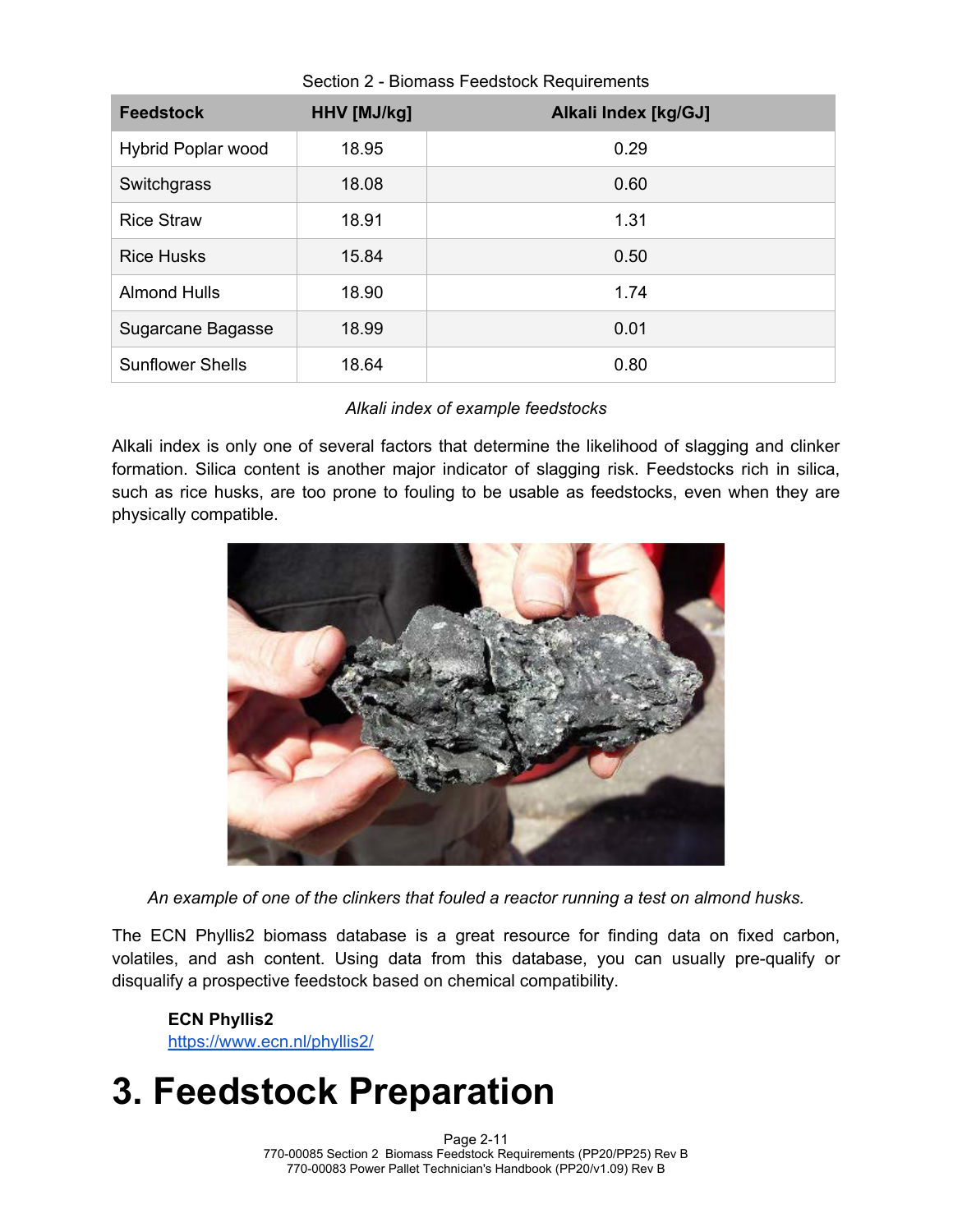## **3.1 Chipping**

When processing feedstock such as tree limbs, logs, and canes, it will be necessary to chip the material. There are three major styles of chippers, two of which operate on the same principle:

- **Disc and drum chippers** these chippers have a heavy disc or drum with a bladed slot as the cutting device. The cutting device is spun at a high speed, and wood is struck with a great deal of momentum by the blade, which removes a thin layer of chips with each revolution. In models with adjustable blade offsets, the size of the chips can be regulated by adding or removing shims under the blade.
- **Screw auger chippers** these chippers have a conical bladed auger that rotates with a great deal of torque. The auger pulls the wood against a bearing surface and cuts it into layers it while pulling each layer apart. This kind of chipper does not have an adjustable chip size; the only way to change the chip size is to swap out the bladed auger for another auger designed to produce a different sized chip.



*An example of the chipping mechanisms of a disc chipper compared to a screw auger chipper.*

Disc and drum chippers are more common and more affordable, but produce a much larger distribution of chip sizes which require sorting, whereas bladed auger chippers produce a very consistent chip size, but are expensive and are only available from a few brands. When determining chip size, adjust blade offsets and auger sizes according to the size recommendations described under the physical compatibility section above.

### **3.2 Chunking**

Feedstocks such as vine canes, thin tree limbs, and saplings may be better processed by chunking rather than chipping. Chunkers have a highly leveraged blade and a depth stop that will cut long canes into chunks. If properly calibrated, chunkers will process raw feedstock into very consistently sized and shaped pieces.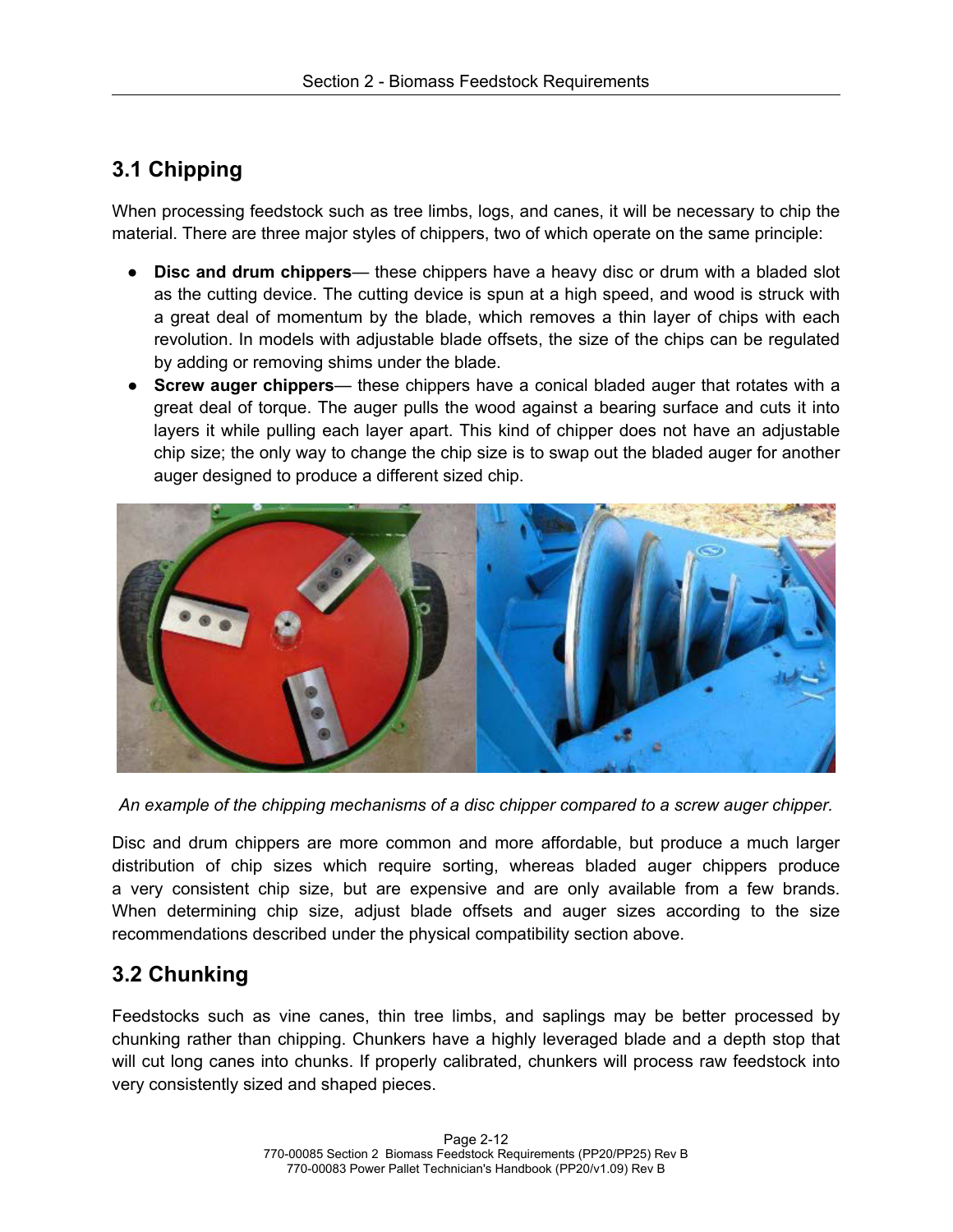## **3.3 Pelletizing and Briquetting**

Feedstocks that have incompatibly small particle sizes (such as saw dust) can potentially be made usable by being pressed into briquettes or pellets, especially if they are subsequently torrefied. Pellet mills compress the raw feedstock through a plate under extremely high pressure, often resulting in enough heat to fuse the lignin content of wood. Briquetting systems compress the raw feedstock or a feedstock slurry into a mold, often with a binder mixed in; the feedstock material then binds together to form larger pieces.

The biggest risk of pelletizing and briquetting are friability and steam disintegration, which torrefaction may mitigate. These are discussed in the prior section on physical compatibility.

### **3.4 Sorting**

Each Power Pallet ships with several hardware cloth mesh screens on the crate: 1 inch, ½ inch ⅛ inch, and window screen. These meshes are intended for sorting feedstock and filter media. The recommended method for sorting the feedstock using the mesh screens is as follows:



*Sifting with the 1" screen to remove over-sized pieces. Over-sized pieces remain above the screen.*

Lean the screen against a wall, and use a large shovel such as a snow shovel, and toss some feedstock on the top of the screen. As the feedstock tumbles down the incline, pieces which are too large to pass through the mesh will remain above, and pieces which are small enough will pass through. The material may need several passes for thorough sorting. If the material needs some agitation to help it along, spread it around with the shovel.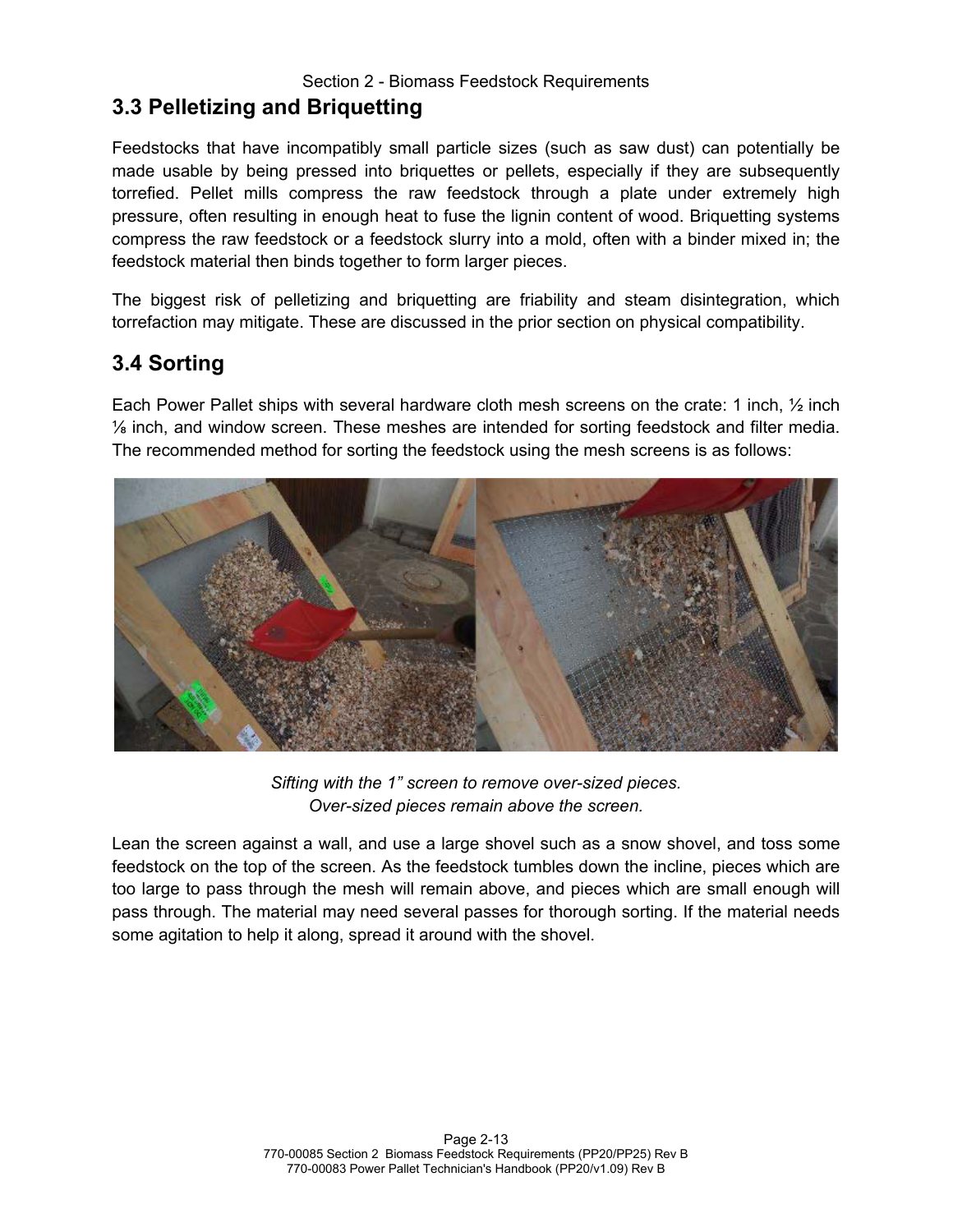Section 2 - Biomass Feedstock Requirements



*Sifting with the ½" screen to remove undersized pieces and fines. These fall through the screen.*

For feedstock, you want to isolate the pieces which are smaller than 1" and larger than  $\frac{1}{2}$ " for the bulk of your feedstock, and then blend in fines as needed.

## **3.5 Blending undersized pieces and used filter media with feedstock**

The current generation of the GEK TOTTI gasifier (V5) can tolerate up to 10% of its feedstock as undersized pieces and fines. To maximize the utilization of your biomass, you may blend some of the fines back into your feedstock.

The gas filter uses biomass as its filter media in layers, starting with fuel grade biomass at the bottom, medium sized fines smaller than  $\frac{1}{2}$ " (about 1cm) in the middle, and very small pieces smaller than ⅛" (about 3mm) at the top. (See the filtration section in Section 3.) In the course of filtration, the filter media acts as a condensation surface to remove residual tar from the producer gas. The tar content is still energy rich, and the used filter media should be dried and mixed with the feedstock to recover this energy content.

When blending fines and used filter media into freshly sorted feedstock, please limit these to 10% or less by volume, and make sure the used filter media is adequately dried and evenly blended into the feedstock.

### **3.6 Recovery of tars from condensate**

The condensate liquid that collects in the condensate vessel and in the bottom of the gas filter is rich in tars; this liquid is smelly, and not generally safe to dispose of into streams or soil because of its toxicity, which is akin to the toxicity of cigarette tars. This energy content of these tars can be recovered by disposing of the condensate by pouring or spraying the condensate evenly over feedstock and letting it dry to appropriate levels; the tars will eventually be consumed in the gasifier.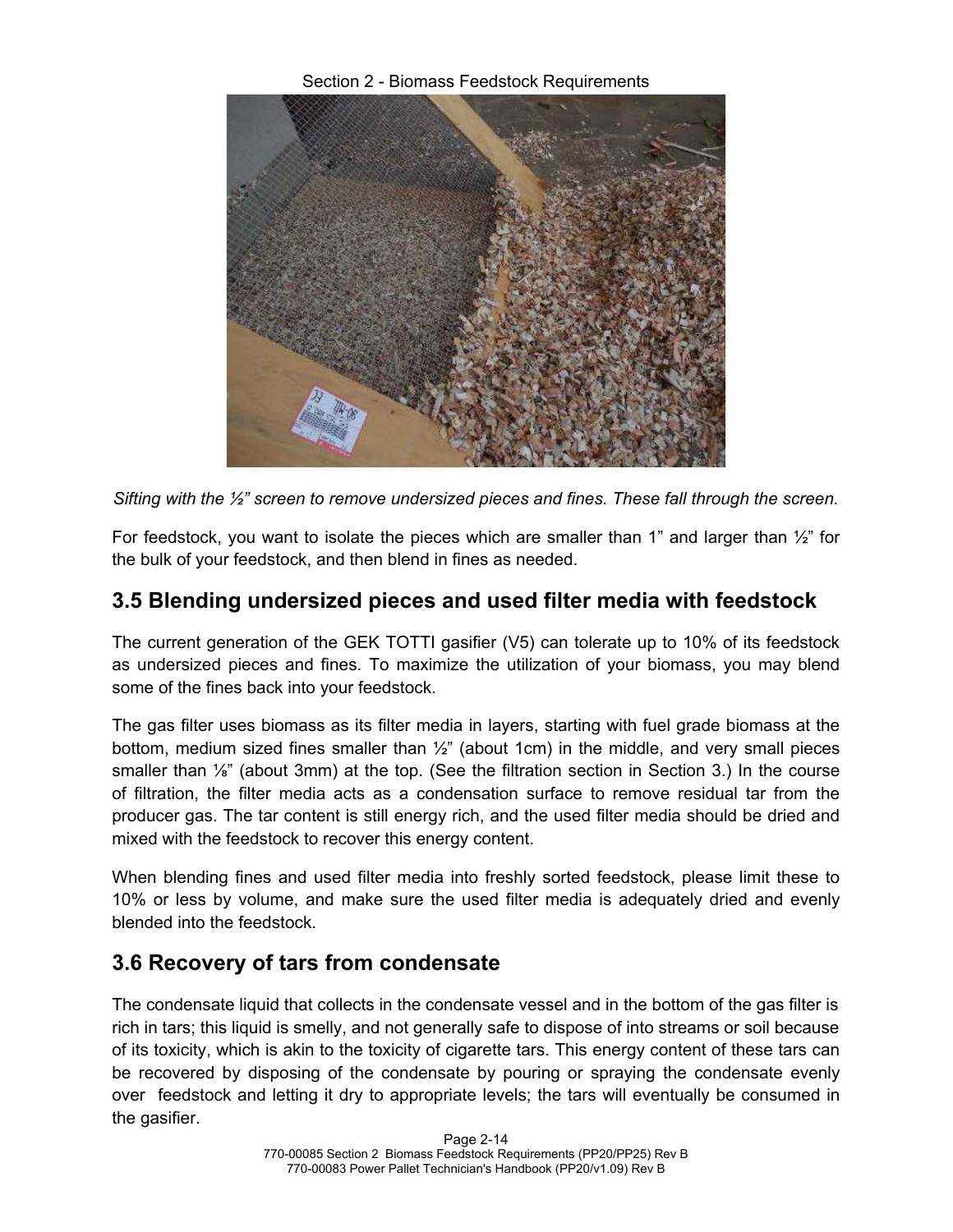#### Section 2 - Biomass Feedstock Requirements **3.7 Drying feedstock to correct moisture levels**

The GEK TOTTI gasifier system onboard the Power Pallet operates best with feedstocks that have a moisture content no higher than 30%, and no lower than 10%, as measured on a dry weight basis. The gasifier will tolerate increasing levels of moisture (up to 30%) with increasing load, since higher loads afford the gasifier more waste heat with which to dry feedstock, and higher temperatures in the combustion zone with which to drive reduction reactions which consume water vapor. At moisture levels above 30%, the water vapor within the system interferes with the gasifier's ability to maintain the temperatures required for producing clean gas. Moisture levels under 10% risk excessively high temperatures at the hearth and the formation of clinkers from the fusion of ash.

To ensure a quick start up of the GEK systems, use feedstock with <15% moisture content in the pyrolysis column and the drying bucket at first, since during the first start the drying bucket and pyrolysis column are cold. When the flare is sustained, the system will be able to take up 25% moisture content. Moisture levels above this will make it difficult to light the gasifier and will burden the system with a higher amount of tar.

The recommended method of drying wood for feedstocks is to chip your wood first, and then dry it by spreading it out on a tarp or on hardware cloth and leave it exposed to the sun. This is because dried wood tends to splinter and form rough pieces when chipped, and rough feedstock tends to cause bridging and fuel jams. Also, drying chipped wood is much faster and more efficient than drying whole wood due to the increased surface area exposed to the air.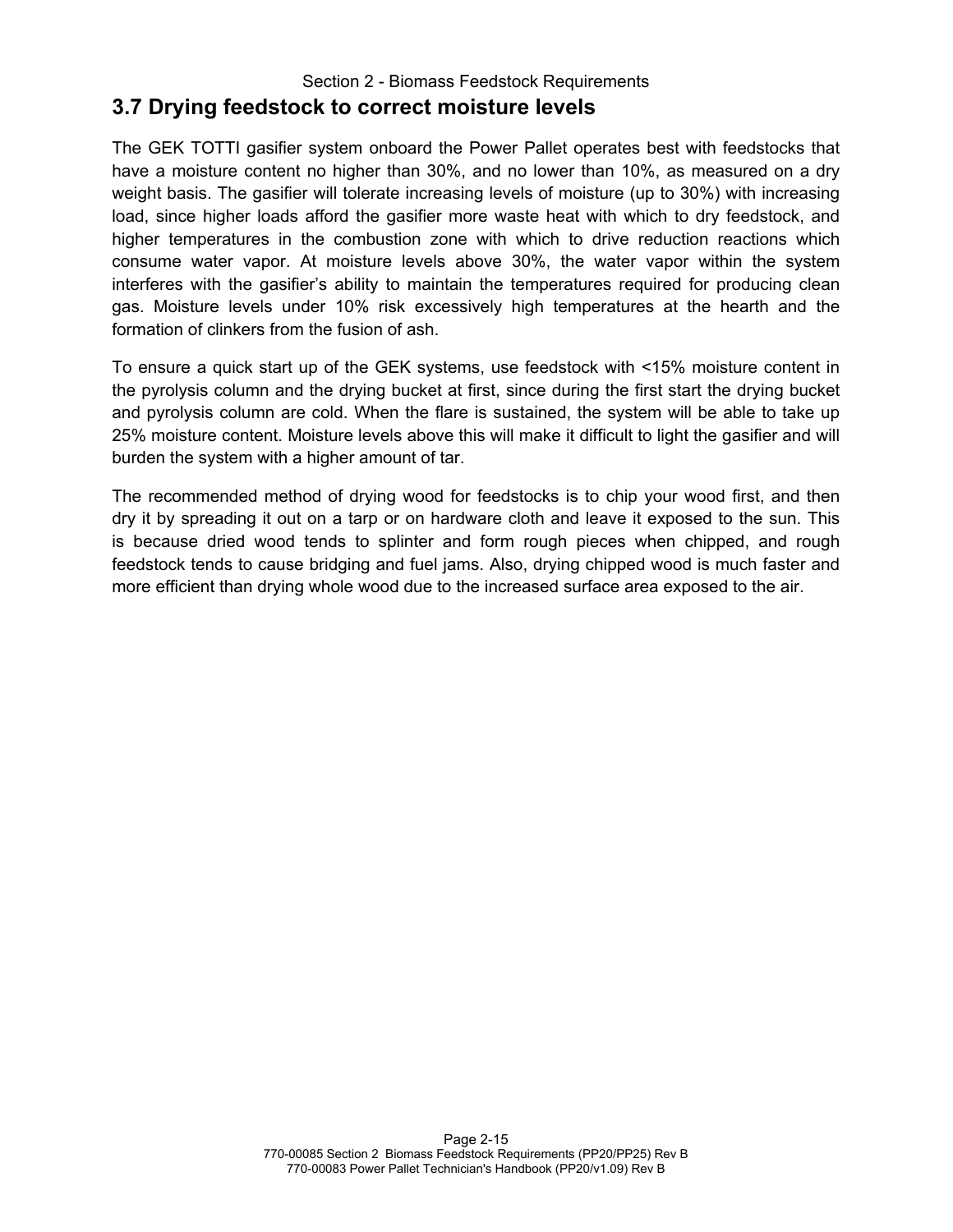## **3.8 Moisture Testing**

To determine the moisture content of your feedstocks, we recommend the following two methods:

**3.8.1 Moisture Meter**



The Power Pallet user kit comes with a battery powered moisture meter that can detect moisture levels up to 40%. To obtain an estimate of the moisture content of the wood:

- 1. Pick out a few random samples of feedstock. Be sure to sample from within your pile of feedstock; samples from the surface may be drier than average and may give you misleading test results.
- 2. Test each piece of feedstock: turn on the moisture meter and stab the two prongs into a single piece of feedstock. The display will give a fairly reliable estimate of the moisture content.
- 3. Average the moisture levels of each of the pieces you tested.

#### **3.8.2 Microwave Method**

This method is recommended for materials that cannot be tested using the moisture meter, such as nut shells.

- 1. Select a random sample of your biomass.
- 2. Weigh the sample  $(m<sub>wet</sub>)$  and record.
- 3. Place the sample in a microwave and microwave for 15-60 seconds.
- 4. Record the new weight of the sample.
- 5. Repeat steps 3-4 until measured weights stabilize.
- 6. Average the last three (stabilized) measurements  $(m_{\text{div}})$ .
- 7. Report the percentage moisture content on a dry basis:  $100 \cdot (m_{wef} - m_{dry})/m_{dry}$

Page 2-16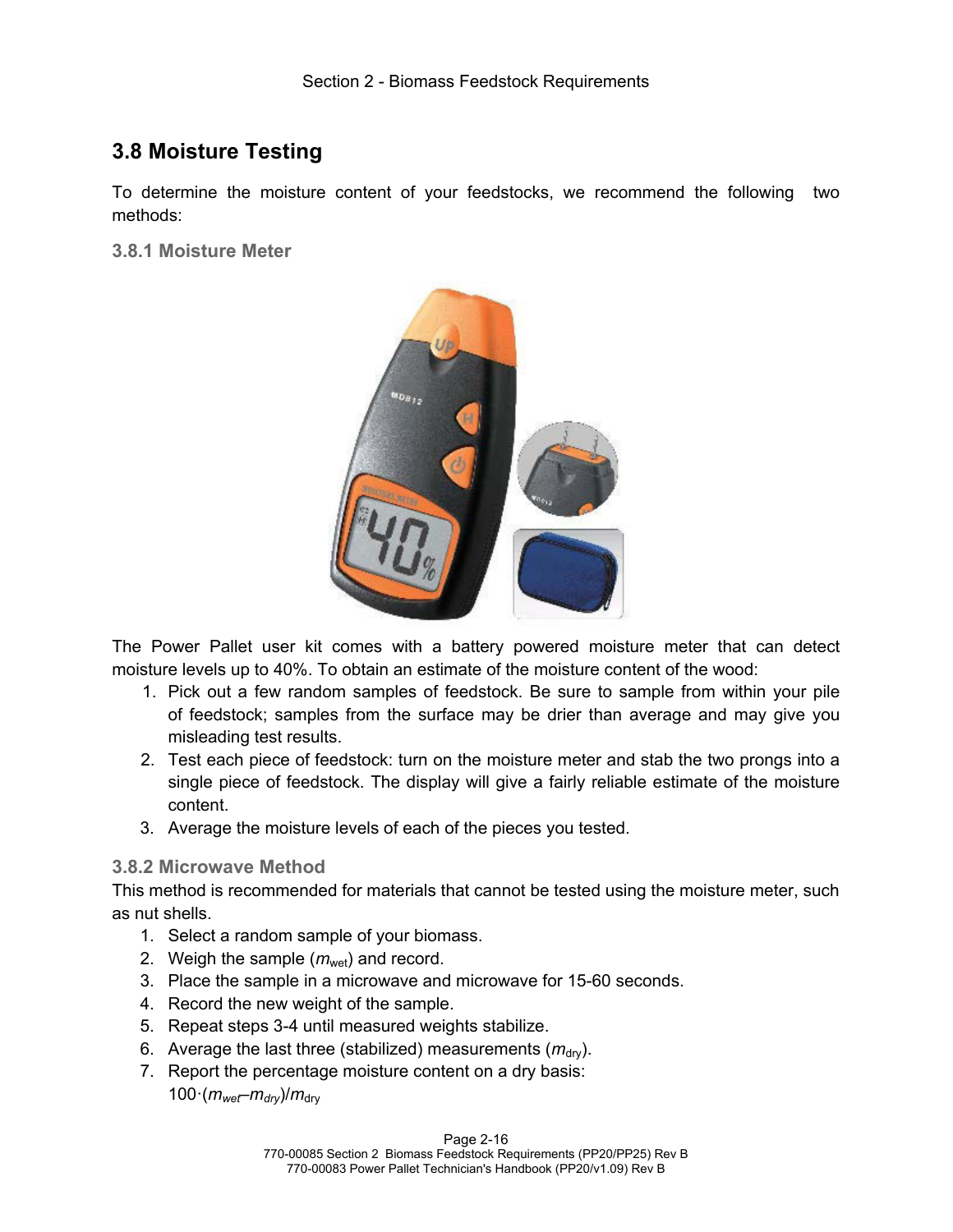## **4. Table of Feedstocks**

The following table of feedstocks shows the most common feedstocks that are known to work, and what feedstocks are known to be problematic.

## **4.1 Suitability Key**

| <b>Dark Green</b> | Known to work with minimal operations and maintenance effort                                                                                  |
|-------------------|-----------------------------------------------------------------------------------------------------------------------------------------------|
| <b>Green</b>      | Known to work with increased operations and maintenance effort                                                                                |
| Yellow            | Maintenance intensive. Will work with increased operations and maintenance<br>effort, may have increased slagging and other downtime impacts. |
| <b>Red</b>        | Not tested or known to not work.                                                                                                              |
| <b>Dark Red</b>   | Known fundamental incompatibilities.                                                                                                          |

## **4.2 General Requirements For All Feedstocks**

- Particle size:  $0.5^{\degree}$  –1.5" (1 cm –4 cm)
- Moisture content (% by dry weight): <30%
- Ash content <5%

| <b>Feedstock</b>                                    | <b>Notes</b>                                                                               | <b>Processing</b>                       |
|-----------------------------------------------------|--------------------------------------------------------------------------------------------|-----------------------------------------|
| <b>Walnut Shells</b>                                | Shell halves and large pieces work; finely<br>crushed shells do not.                       | Sifting, drying.                        |
| <b>Coconut Shells</b>                               | See general requirements.<br>Caution: Large pieces may cause auger<br>binding or bridging. | Crushing, sifting, drying.              |
| <b>Hardwood Chips -</b><br>Oak, Beech               | See general requirements.<br>Caution: Thick chips may cause auger<br>binding.              | Chipping, sifting, drying.              |
| <b>Softwood Chips -</b><br><b>Douglas Fir, Pine</b> | See general requirements.                                                                  | Chipping, sifting, drying.              |
| <b>Corn Cobs</b>                                    | Must not contain husks. Caution:<br>Increased chance of slagging.                          | Needs to be chopped to<br>correct size. |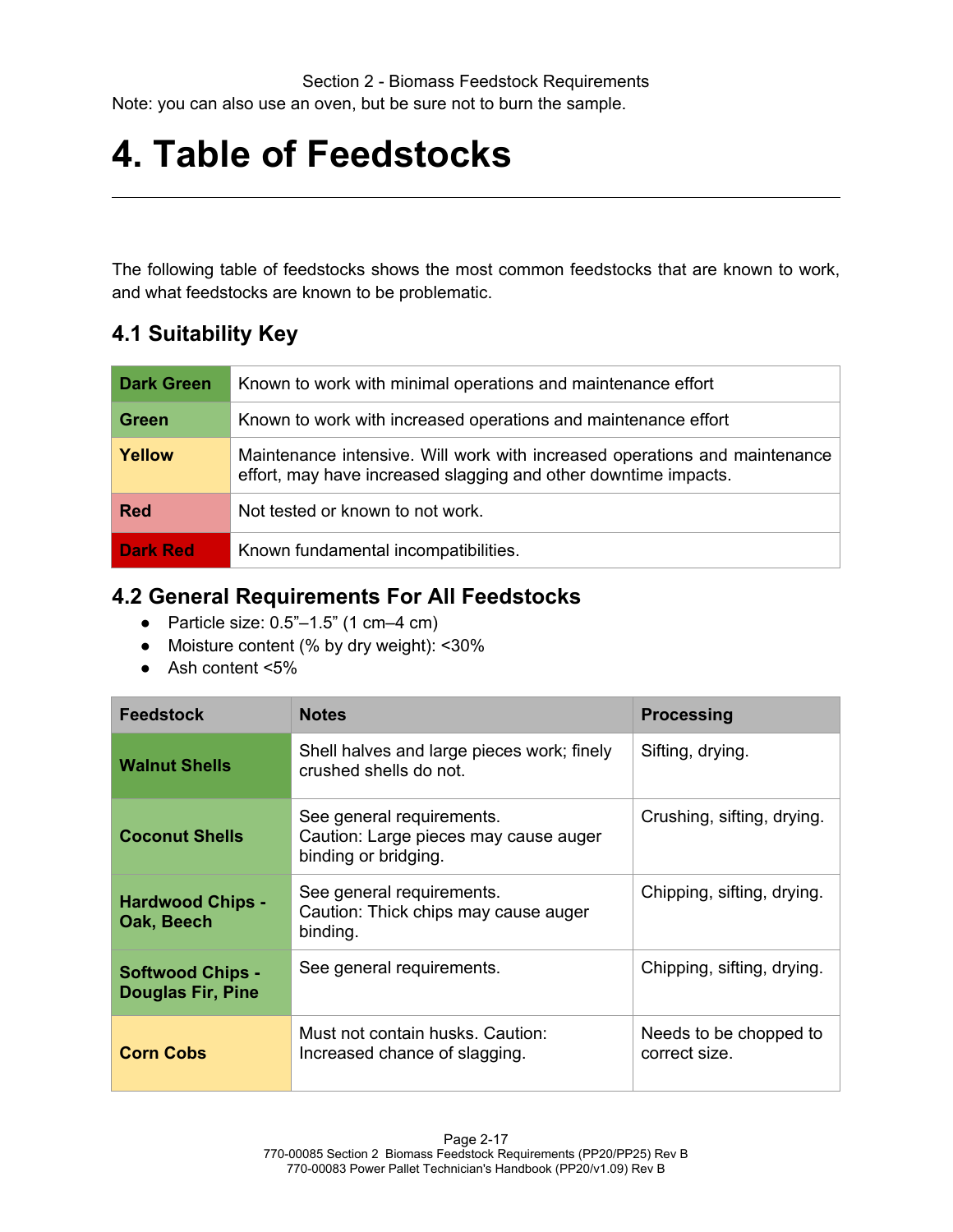| <b>Palm Kernel Shells</b>                      | Caution: Risk of high temperatures                                                                      | May work if blended with<br>feedstocks that burn<br>cooler |
|------------------------------------------------|---------------------------------------------------------------------------------------------------------|------------------------------------------------------------|
| <b>Wood Pellets</b>                            | Larger pellets have better void spaces<br>Caution: Pellets crumble due to humidity<br>on shutdown.      |                                                            |
| <b>Saw Dust</b>                                | Caution: Too fine, not physically<br>compatible.                                                        |                                                            |
| Manure - Cow, Pig,<br>Chicken, etc             | Caution: High slag, low energy density.                                                                 |                                                            |
| <b>Coffee Grounds</b>                          | Pellets of grounds prone to disintegration.                                                             |                                                            |
| <b>Macadamia Nut</b><br><b>Shells</b>          | Not enough testing to validate<br>performance; excellent physical<br>compatibility when sifted.         |                                                            |
| <b>Bamboo</b>                                  | Processing into chips difficult.                                                                        |                                                            |
| Grassses -<br>Switchgrass,<br>Miscanthus, etc. | High silica and low bulk density.                                                                       |                                                            |
| <b>Paper Waste</b>                             | Not physically compatible in paper form;<br>same risks as pellets when pelletized. High<br>ash content. |                                                            |
| <b>Sugarcane Bagasse</b>                       | Stringy material - not physically<br>compatible; certain fuel jams.                                     |                                                            |
| <b>Corn stover</b>                             | High ash content; silica content leads to<br>slag.                                                      |                                                            |
| <b>Oil Palm Pressings</b>                      |                                                                                                         |                                                            |
| <b>Rice Husk</b>                               | High silica content leads to slagging.                                                                  |                                                            |
| <b>Coconut Husk</b>                            | Not physically compatible                                                                               |                                                            |

Section 2 - Biomass Feedstock Requirements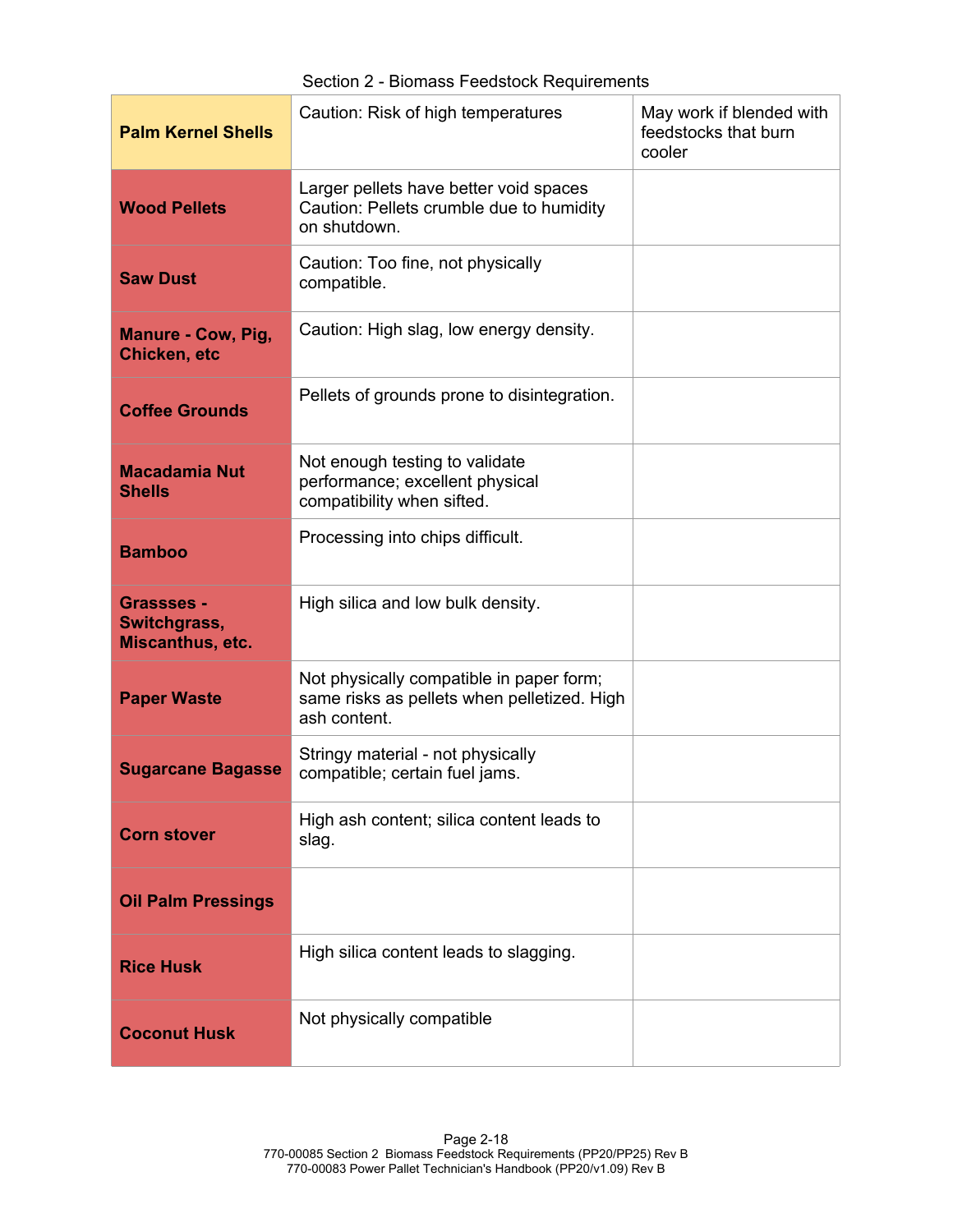| Section 2 - Biomass Feedstock Requirements     |                                                                                                                     |  |
|------------------------------------------------|---------------------------------------------------------------------------------------------------------------------|--|
| <b>Municipal Solid</b><br><b>Waste / Trash</b> | Slag risk; heavy metals; plastic content not<br>suitable, especially PVC.                                           |  |
| Coal                                           | Burns too hot; processes not designed to<br>handle sulfur and other contaminants.                                   |  |
| <b>Plastics</b>                                | Melts and fouls auger/reactor; does not<br>have good fixed carbon content. May<br>contain or create toxic compounds |  |
| <b>Tires</b>                                   | Not chemically compatible.                                                                                          |  |

## **5. Biomass Consumption Table**

The biomass consumption rate of the Power Pallet is approximately 1.2 kg of feedstock per 1 kWh of electrical energy. The actual consumption rate varies with load, moisture and quality of the feedstock.

Adjust the consumption rate according to your experience with the feedstocks that you have access to.

| Power [kW]       | Estimated feedstock consumption rate [kg/hr] |
|------------------|----------------------------------------------|
| 2                | 2.4                                          |
| $\overline{4}$   | 4.8                                          |
| $6\,$            | 7.2                                          |
| $\boldsymbol{8}$ | 9.6                                          |
| 10               | 12.0                                         |
| 12               | 14.4                                         |
| 14               | 16.8                                         |